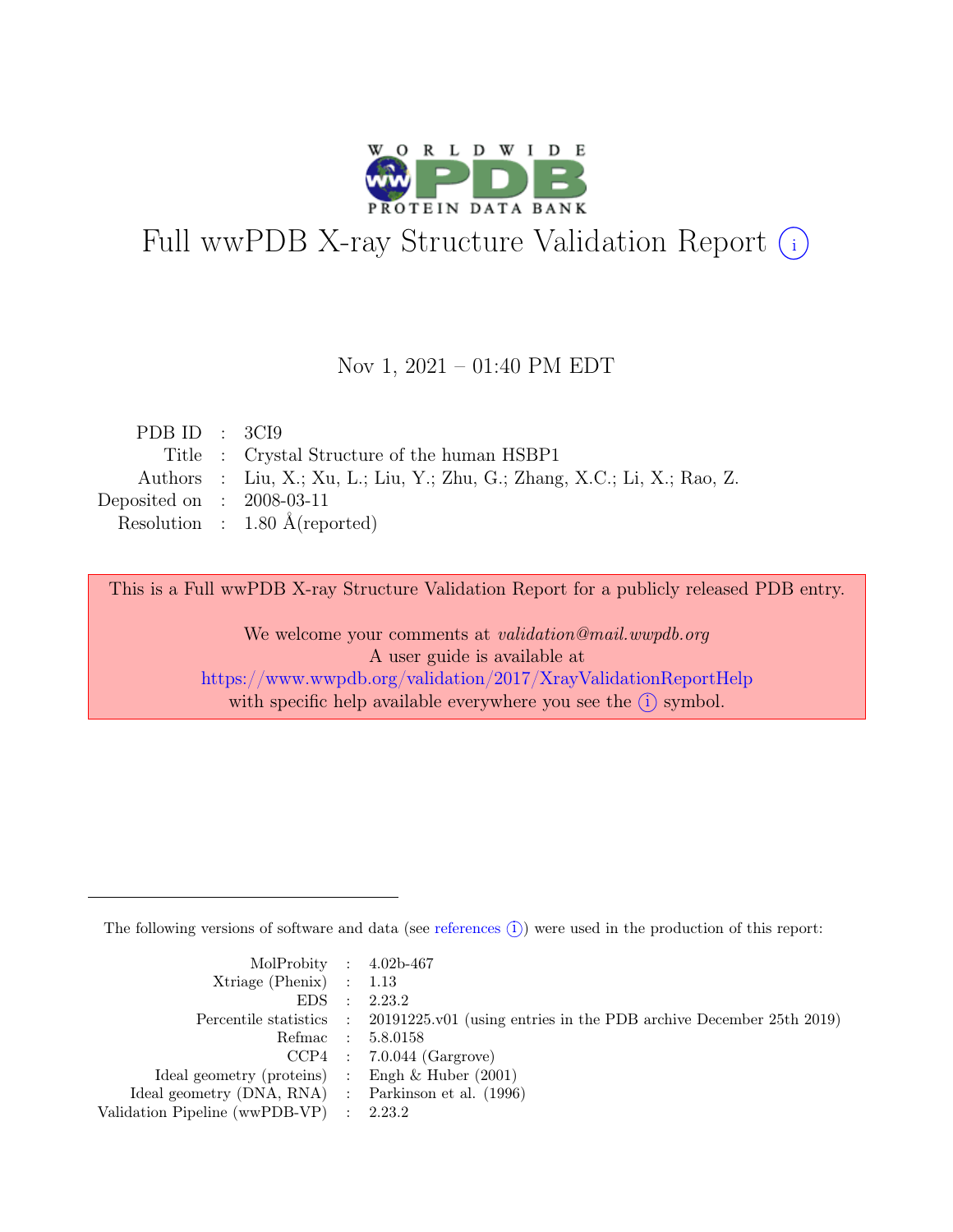# 1 Overall quality at a glance  $(i)$

The following experimental techniques were used to determine the structure: X-RAY DIFFRACTION

The reported resolution of this entry is 1.80 Å.

Percentile scores (ranging between 0-100) for global validation metrics of the entry are shown in the following graphic. The table shows the number of entries on which the scores are based.



| Metric                          | Whole archive<br>$(\#\text{Entries})$ | Similar resolution<br>$(\# \text{Entries}, \text{ resolution } \text{range}(\AA))$ |
|---------------------------------|---------------------------------------|------------------------------------------------------------------------------------|
| $R_{free}$                      | 130704                                | $5950(1.80-1.80)$                                                                  |
| $\overline{\text{Cl}}$ ashscore | 141614                                | 6793 (1.80-1.80)                                                                   |
| Ramachandran outliers           | 138981                                | 6697 (1.80-1.80)                                                                   |
| Sidechain outliers              | 138945                                | 6696 (1.80-1.80)                                                                   |
| RSRZ outliers                   | 127900                                | 5850 (1.80-1.80)                                                                   |

The table below summarises the geometric issues observed across the polymeric chains and their fit to the electron density. The red, orange, yellow and green segments of the lower bar indicate the fraction of residues that contain outliers for  $\geq$ =3, 2, 1 and 0 types of geometric quality criteria respectively. A grey segment represents the fraction of residues that are not modelled. The numeric value for each fraction is indicated below the corresponding segment, with a dot representing fractions <=5% The upper red bar (where present) indicates the fraction of residues that have poor fit to the electron density. The numeric value is given above the bar.

| Mol | ${\rm Chain}$ | Length | Quality of chain |     |          |  |
|-----|---------------|--------|------------------|-----|----------|--|
|     |               | 48     | 6%<br>50%        | 42% | 8%       |  |
|     |               | 48     | 15%<br>50%       | 38% | 6%<br>6% |  |

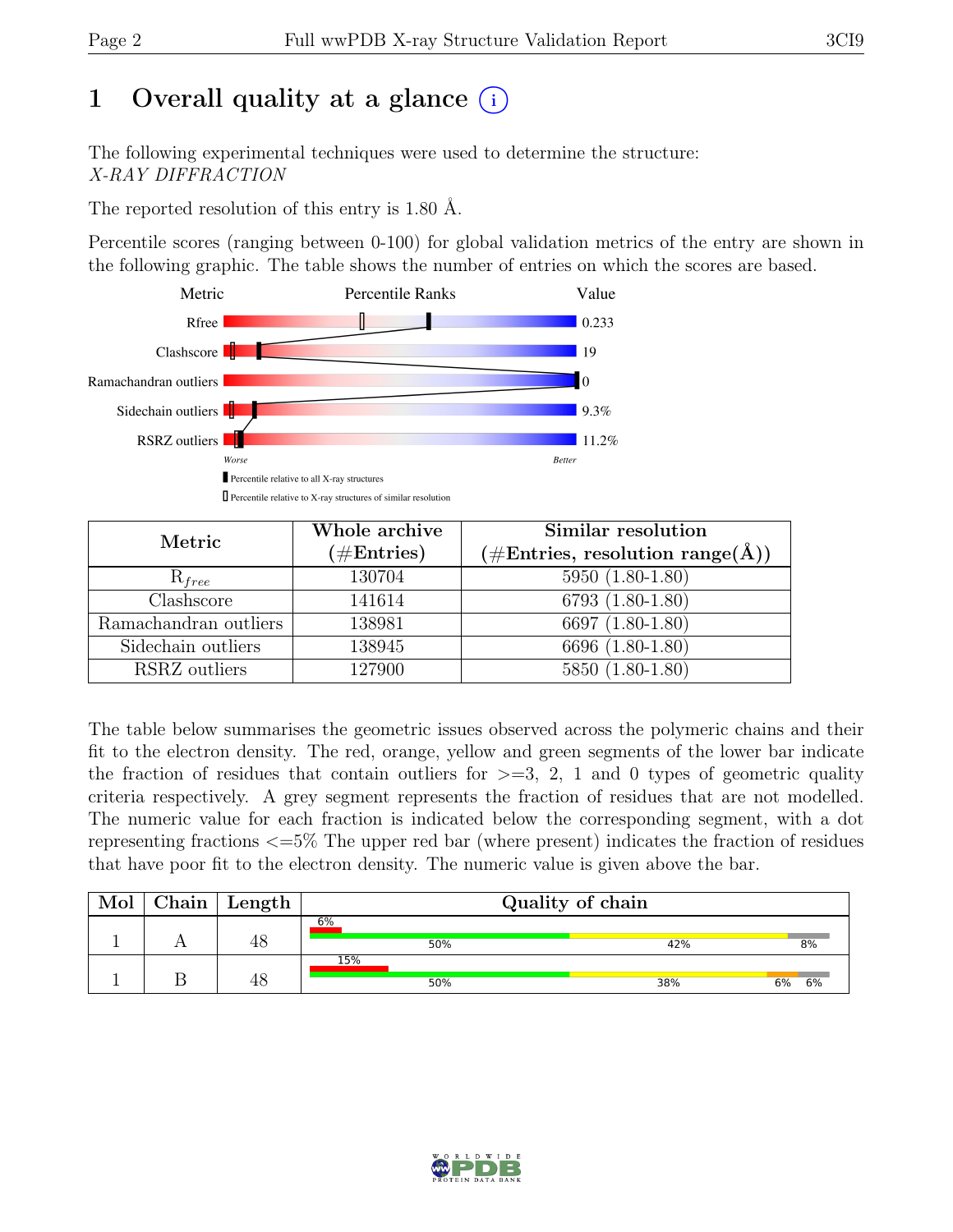# 2 Entry composition  $(i)$

There are 2 unique types of molecules in this entry. The entry contains 732 atoms, of which 0 are hydrogens and 0 are deuteriums.

In the tables below, the ZeroOcc column contains the number of atoms modelled with zero occupancy, the AltConf column contains the number of residues with at least one atom in alternate conformation and the Trace column contains the number of residues modelled with at most 2 atoms.

• Molecule 1 is a protein called Heat shock factor-binding protein 1.

|  |  | Mol   Chain   Residues | <b>Atoms</b>  |             |  |  |  | $ZeroOcc \mid AltConf \mid Trace$ |  |
|--|--|------------------------|---------------|-------------|--|--|--|-----------------------------------|--|
|  |  | 44                     | Total C N O S |             |  |  |  |                                   |  |
|  |  | 351 215 59 75 2        |               |             |  |  |  |                                   |  |
|  |  | 45                     | Total C N O S |             |  |  |  |                                   |  |
|  |  |                        | 359           | 219 61 77 2 |  |  |  |                                   |  |

There are 2 discrepancies between the modelled and reference sequences:

| Chain | Residue   Modelled   Actual |     | Comment                          | Reference |
|-------|-----------------------------|-----|----------------------------------|-----------|
|       | ILE                         | MET | engineered mutation   UNP 075506 |           |
|       | ПÆ                          | MET | engineered mutation   UNP 075506 |           |

• Molecule 2 is water.

|  | Mol   Chain   Residues | Atoms   | ZeroOcc   AltConf |
|--|------------------------|---------|-------------------|
|  |                        | Total O |                   |
|  |                        | Total O |                   |

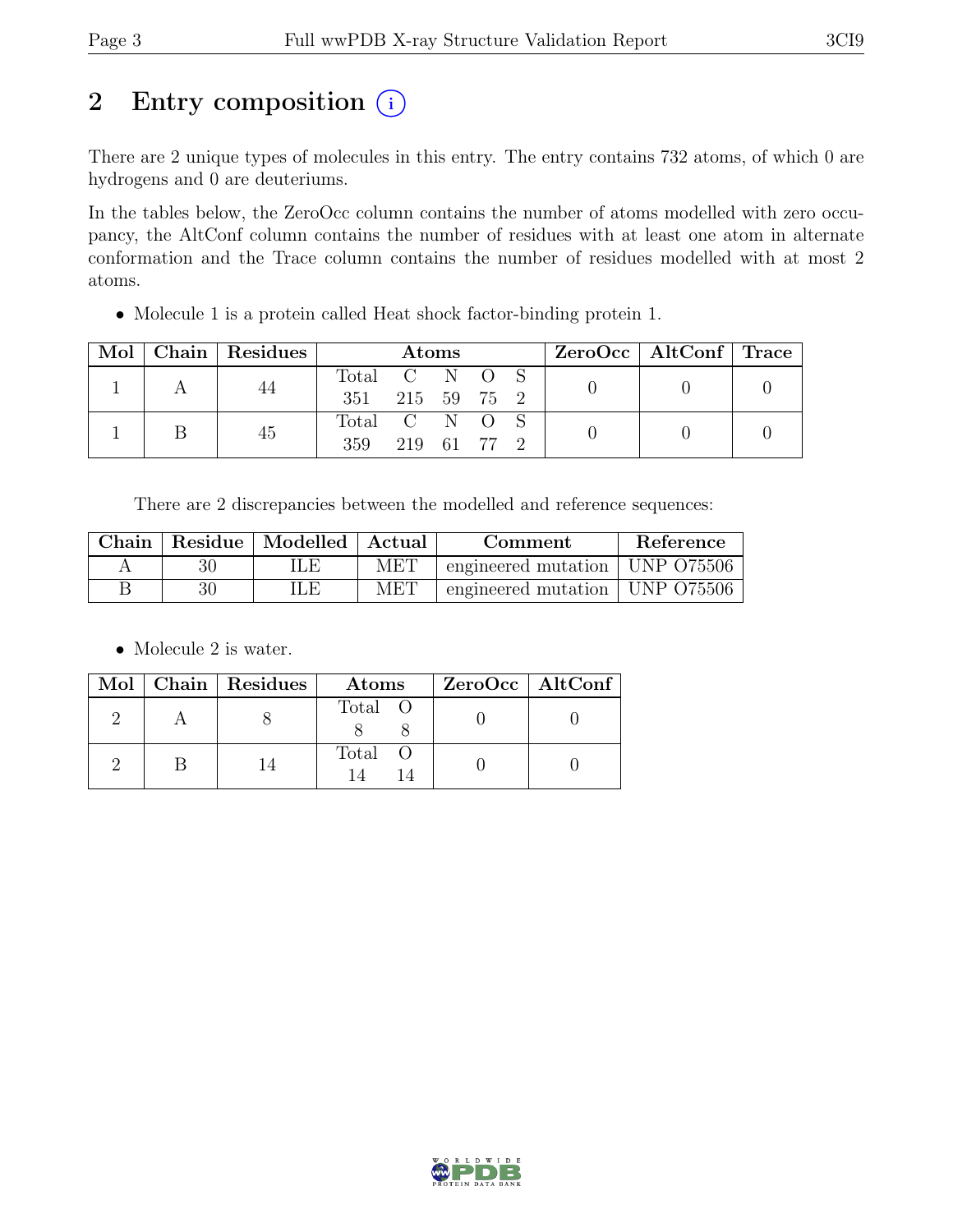# 3 Residue-property plots  $(i)$

These plots are drawn for all protein, RNA, DNA and oligosaccharide chains in the entry. The first graphic for a chain summarises the proportions of the various outlier classes displayed in the second graphic. The second graphic shows the sequence view annotated by issues in geometry and electron density. Residues are color-coded according to the number of geometric quality criteria for which they contain at least one outlier:  $green = 0$ , yellow  $= 1$ , orange  $= 2$  and red  $= 3$  or more. A red dot above a residue indicates a poor fit to the electron density (RSRZ > 2). Stretches of 2 or more consecutive residues without any outlier are shown as a green connector. Residues present in the sample, but not in the model, are shown in grey.

• Molecule 1: Heat shock factor-binding protein 1



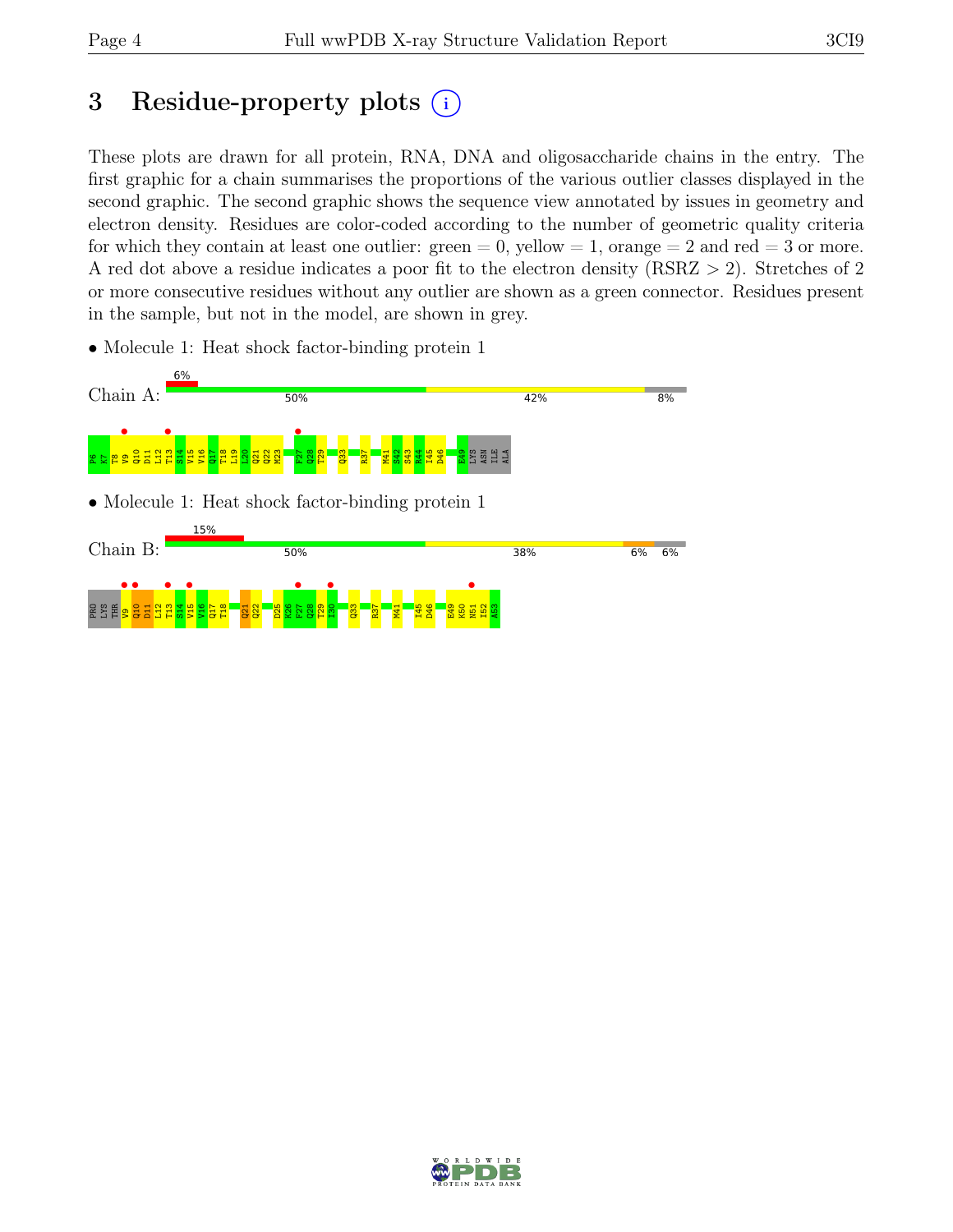# 4 Data and refinement statistics  $(i)$

| Property                                                               | Value                                                    | <b>Source</b> |
|------------------------------------------------------------------------|----------------------------------------------------------|---------------|
| Space group                                                            | $H_3$                                                    | Depositor     |
| Cell constants                                                         | $35.23\text{\AA}$<br>$35.23\text{\AA}$<br>233.27Å        |               |
| a, b, c, $\alpha$ , $\beta$ , $\gamma$                                 | $90.00^{\circ}$ $120.00^{\circ}$<br>$90.00^\circ$        | Depositor     |
| Resolution $(A)$                                                       | 25.53<br>$-1.80$                                         | Depositor     |
|                                                                        | 25.53<br>$-1.70$                                         | <b>EDS</b>    |
| % Data completeness                                                    | $93.9(25.53-1.80)$                                       | Depositor     |
| (in resolution range)                                                  | 89.7 (25.53-1.70)                                        | <b>EDS</b>    |
| $R_{merge}$                                                            | 0.04                                                     | Depositor     |
| $\bar{\mathbf{R}}_{sym}$                                               | (Not available)                                          | Depositor     |
| $\langle I/\sigma(I) \rangle$ <sup>1</sup>                             | 4.44 (at $1.70\text{\AA})$                               | Xtriage       |
| Refinement program                                                     | <b>CNS</b>                                               | Depositor     |
| $R, R_{free}$                                                          | 0.195, 0.234                                             | Depositor     |
|                                                                        | 0.205<br>0.233<br>$\overline{\phantom{a}}$               | DCC           |
| $R_{free}$ test set                                                    | 934 reflections $(8.51\%)$                               | wwPDB-VP      |
| Wilson B-factor $(A^2)$                                                | 25.6                                                     | Xtriage       |
| Anisotropy                                                             | 0.565                                                    | Xtriage       |
| Bulk solvent $k_{sol}(\mathrm{e}/\mathrm{A}^3), B_{sol}(\mathrm{A}^2)$ | $0.46$ , $71.1$                                          | <b>EDS</b>    |
| L-test for twinning <sup>2</sup>                                       | $\langle  L  \rangle = 0.41, \langle L^2 \rangle = 0.23$ | Xtriage       |
| Estimated twinning fraction                                            | $0.385$ for $-h-k,k,-l$                                  | Xtriage       |
| Reported twinning fraction                                             | $0.366$ for h,-h-k,-l                                    | Depositor     |
| Outliers                                                               | $0$ of 10975 reflections                                 | Xtriage       |
| $F_o, F_c$ correlation                                                 | 0.95                                                     | <b>EDS</b>    |
| Total number of atoms                                                  | 732                                                      | wwPDB-VP      |
| Average B, all atoms $(A^2)$                                           | 41.0                                                     | wwPDB-VP      |

Xtriage's analysis on translational NCS is as follows: The largest off-origin peak in the Patterson function is 9.20% of the height of the origin peak. No significant pseudotranslation is detected.

<sup>&</sup>lt;sup>2</sup>Theoretical values of  $\langle |L| \rangle$ ,  $\langle L^2 \rangle$  for acentric reflections are 0.5, 0.333 respectively for untwinned datasets, and 0.375, 0.2 for perfectly twinned datasets.



<span id="page-4-1"></span><span id="page-4-0"></span><sup>1</sup> Intensities estimated from amplitudes.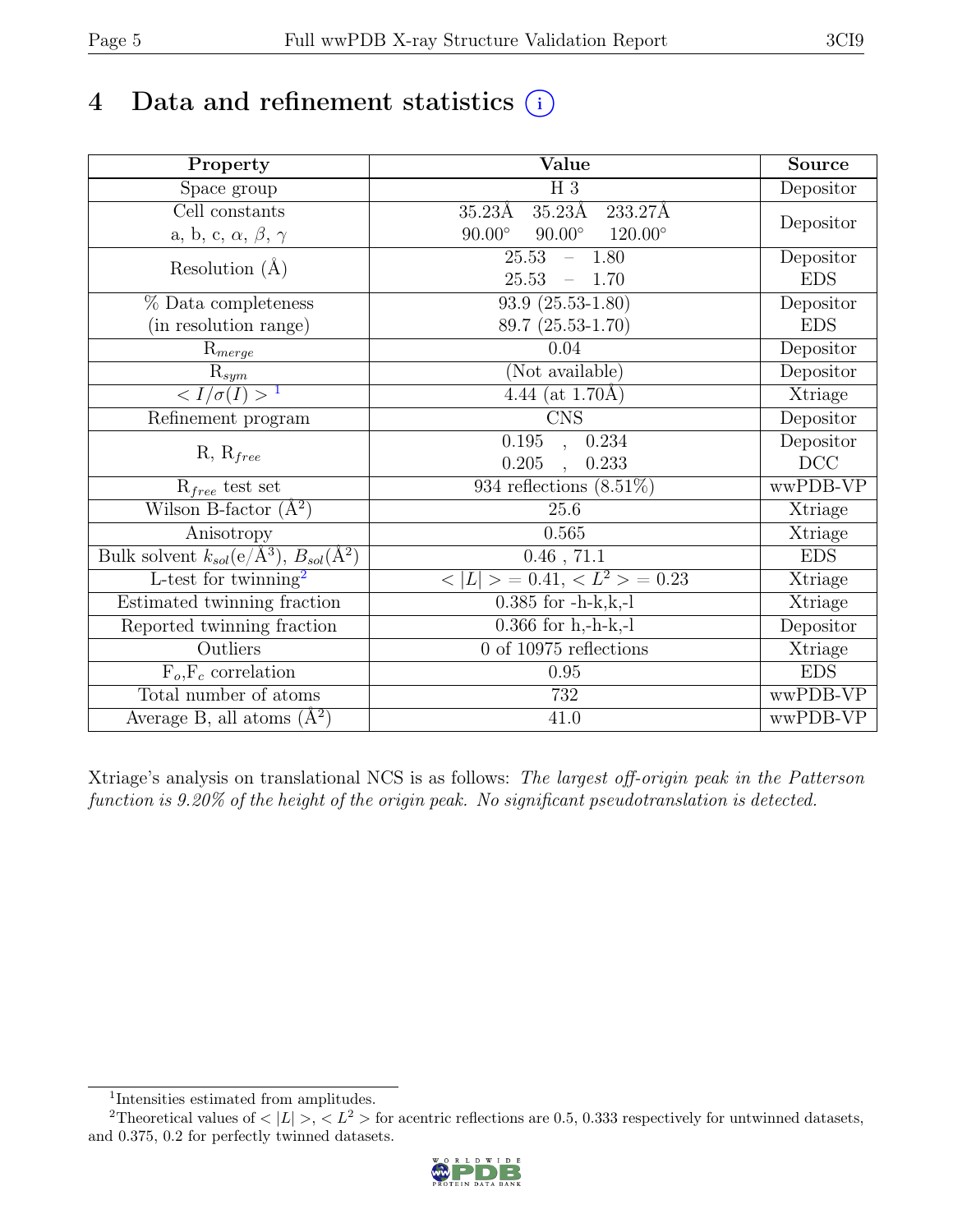# 5 Model quality  $(i)$

### 5.1 Standard geometry  $(i)$

The Z score for a bond length (or angle) is the number of standard deviations the observed value is removed from the expected value. A bond length (or angle) with  $|Z| > 5$  is considered an outlier worth inspection. RMSZ is the root-mean-square of all Z scores of the bond lengths (or angles).

| Mol | Chain |             | Bond lengths | Bond angles |             |  |
|-----|-------|-------------|--------------|-------------|-------------|--|
|     |       | <b>RMSZ</b> | # $ Z  > 5$  | RMSZ        | # $ Z  > 5$ |  |
|     |       | 0.36        | 0/352        | 0.54        | 0/473       |  |
|     |       | 0.34        | 0/359        | 0.55        | 0/481       |  |
| All | All   | 0.35        |              | 0.54        | '954        |  |

There are no bond length outliers.

There are no bond angle outliers.

There are no chirality outliers.

There are no planarity outliers.

### 5.2 Too-close contacts  $(i)$

In the following table, the Non-H and H(model) columns list the number of non-hydrogen atoms and hydrogen atoms in the chain respectively. The H(added) column lists the number of hydrogen atoms added and optimized by MolProbity. The Clashes column lists the number of clashes within the asymmetric unit, whereas Symm-Clashes lists symmetry-related clashes.

|  |     |     | Mol   Chain   Non-H   H(model)   H(added)   Clashes   Symm-Clashes |
|--|-----|-----|--------------------------------------------------------------------|
|  | 351 | 353 |                                                                    |
|  | 359 | 366 |                                                                    |
|  |     |     |                                                                    |
|  |     |     |                                                                    |
|  | 739 | 713 |                                                                    |

The all-atom clashscore is defined as the number of clashes found per 1000 atoms (including hydrogen atoms). The all-atom clashscore for this structure is 19.

All (27) close contacts within the same asymmetric unit are listed below, sorted by their clash magnitude.

| Atom-1           | Atom-2            | Interatomic<br>distance $(A)$ | Clash<br>overlap $(A)$ |
|------------------|-------------------|-------------------------------|------------------------|
| 1: A:13:THR:HG21 | 1: B: 13: THR: HB | . .39                         |                        |

Continued on next page...

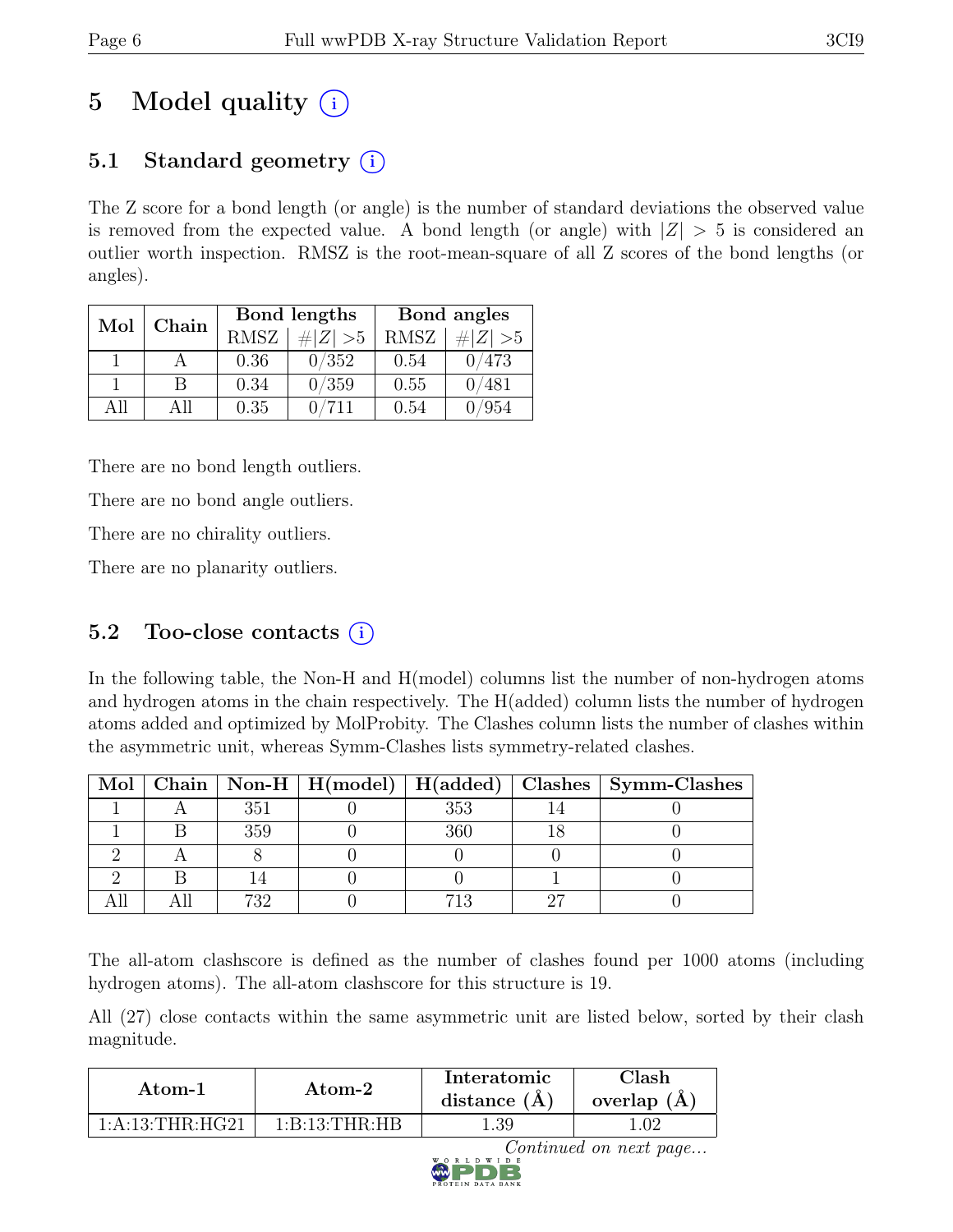|                  | $\mathbf{r} \cdot \mathbf{r}$ | Interatomic       | $\overline{\text{Clash}}$ |
|------------------|-------------------------------|-------------------|---------------------------|
| Atom-1           | Atom-2                        | distance $(\AA)$  | overlap $(\AA)$           |
| 1:B:10:GLN:O     | 1:B:13:THR:HG22               | 1.71              | 0.90                      |
| 1: A:13:THR:HG21 | $\overline{1: B:13:THR:CB}$   | $\overline{2.11}$ | 0.79                      |
| 1: B: 11: ASP: O | 1:B:15:VAL:HG23               | 1.90              | 0.71                      |
| 1:A:9:VAL:HG11   | 1:B:13:THR:O                  | 1.91              | 0.70                      |
| 1:B:18:THR:O     | 1:B:22:GLN:HG3                | 1.95              | 0.65                      |
| 1: A:15: VAL:O   | 1:A:19:LEU:HG                 | 2.04              | 0.56                      |
| 1: A:41: MET:O   | 1:A:45:ILE:HG13               | $2.06\,$          | 0.55                      |
| 1: A:29:THR:O    | 1:A:33:GLN:HG3                | 2.07              | 0.53                      |
| 1: A:8:THR:OG1   | 1: A:9: VAL: N                | 2.41              | $\overline{0.52}$         |
| 1:A:43:SER:O     | 1:A:46:ASP:HB2                | 2.10              | 0.51                      |
| 1: B:45: ILE: O  | 1:B:49:GLU:HG3                | 2.11              | 0.50                      |
| 1:A:12:LEU:O     | 1:A:16:VAL:HG23               | 2.12              | 0.49                      |
| 1:B:46:ASP:O     | 1: B:50: LYS: HG3             | 2.13              | 0.49                      |
| 1:B:41:MET:O     | 1:B:45:ILE:HG13               | 2.13              | 0.49                      |
| 1:B:13:THR:O     | 1:B:17:GLN:HB2                | 2.13              | 0.49                      |
| 1:A:9:VAL:HG12   | 1:B:13:THR:OG1                | $\overline{2.13}$ | 0.48                      |
| 1: A:18:THR:O    | 1:A:22:GLN:HG3                | 2.13              | 0.48                      |
| 1:A:37:ARG:HG2   | 1:A:37:ARG:HH11               | 1.80              | 0.47                      |
| 1: A:13:THR:HG21 | 1:B:13:THR:CA                 | 2.46              | 0.46                      |
| 1: B:37: ARG:O   | 1:B:41:MET:HG3                | 2.18              | 0.43                      |
| 1: B:29:THR:O    | 1:B:33:GLN:HB2                | $\overline{2.19}$ | 0.42                      |
| 1:B:9:VAL:HG12   | 1:B:10:GLN:N                  | 2.34              | $\overline{0.42}$         |
| 1:B:21:GLN:O     | 1:B:25:ASP:OD2                | 2.37              | 0.42                      |
| 1: A:9: VAL:O    | 1: A: 10: GLN: C              | 2.58              | 0.41                      |
| 1:B:17:GLN:O     | 1:B:21:GLN:HB2                | 2.20              | 0.41                      |
| 1:B:52:ILE:HD11  | $2: B:58: \overline{HOH:O}$   | $\overline{2.21}$ | 0.40                      |

Continued from previous page...

There are no symmetry-related clashes.

#### 5.3 Torsion angles (i)

#### 5.3.1 Protein backbone (i)

In the following table, the Percentiles column shows the percent Ramachandran outliers of the chain as a percentile score with respect to all X-ray entries followed by that with respect to entries of similar resolution.

The Analysed column shows the number of residues for which the backbone conformation was analysed, and the total number of residues.

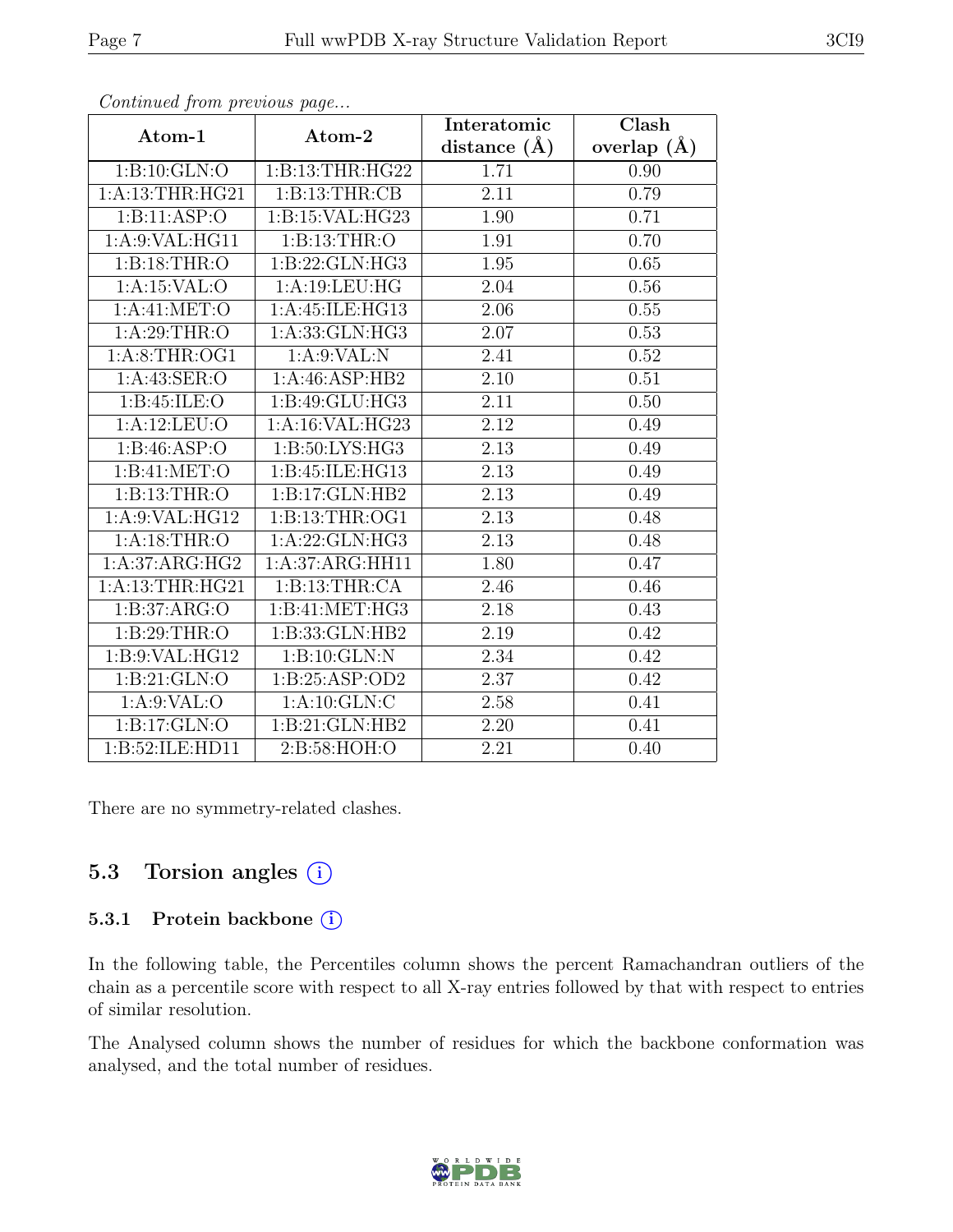| Mol | Chain | Analysed                  | Favoured   Allowed   Outliers   Percentiles |          |                  |     |
|-----|-------|---------------------------|---------------------------------------------|----------|------------------|-----|
|     |       | $42/48$ (88\%)            | $40(95\%)$                                  | 2(5%)    | 100 100          |     |
|     |       | $43/48$ (90%)   43 (100%) |                                             |          | $100$   $100$    |     |
| All | All   | $85/96$ (88%)   83 (98%)  |                                             | $2(2\%)$ | 100 <sub>l</sub> | 100 |

There are no Ramachandran outliers to report.

#### 5.3.2 Protein sidechains  $(i)$

In the following table, the Percentiles column shows the percent sidechain outliers of the chain as a percentile score with respect to all X-ray entries followed by that with respect to entries of similar resolution.

The Analysed column shows the number of residues for which the sidechain conformation was analysed, and the total number of residues.

| Mol | Chain | Analysed       | Rotameric   | Outliers  | Percentiles                   |
|-----|-------|----------------|-------------|-----------|-------------------------------|
|     |       | $43/46$ (94\%) | 40 $(93\%)$ | 3(7%)     | $15$   $5$                    |
|     |       | $43/46$ (94\%) | 38 (88%)    | $5(12\%)$ | $\vert 5 \vert \vert 1 \vert$ |
| All | All   | $86/92(94\%)$  | 78 (91\%)   | $8(9\%)$  |                               |

All (8) residues with a non-rotameric sidechain are listed below:

| Mol | Chain | Res | <b>Type</b>             |
|-----|-------|-----|-------------------------|
| 1   | A     | 11  | $\overline{\text{ASP}}$ |
| 1   | А     | 21  | <b>GLN</b>              |
|     | А     | 23  | <b>MET</b>              |
| 1   | B     | 10  | <b>GLN</b>              |
|     | В     | 11  | <b>ASP</b>              |
|     | В     | 12  | LEU                     |
|     | R     | 21  | <b>GLN</b>              |
|     |       | 51  | <b>ASN</b>              |

Sometimes sidechains can be flipped to improve hydrogen bonding and reduce clashes. All (3) such sidechains are listed below:

| Mol | Chain | Res | Type   |
|-----|-------|-----|--------|
|     |       | 21  | GL N   |
|     |       |     | GLN    |
|     |       | ,   | 14 L N |

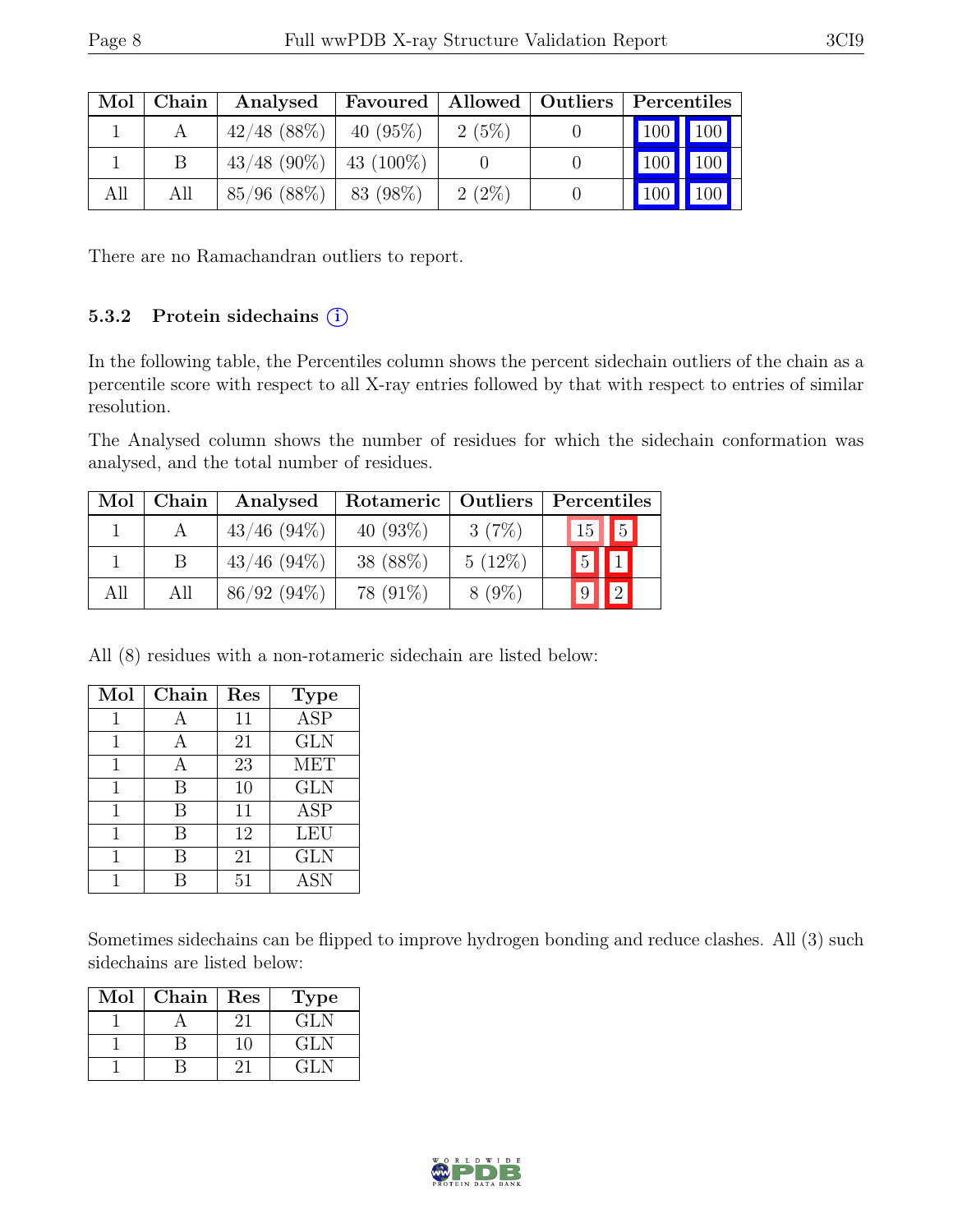#### 5.3.3 RNA  $(i)$

There are no RNA molecules in this entry.

#### 5.4 Non-standard residues in protein, DNA, RNA chains  $(i)$

There are no non-standard protein/DNA/RNA residues in this entry.

#### 5.5 Carbohydrates  $(i)$

There are no monosaccharides in this entry.

#### 5.6 Ligand geometry  $(i)$

There are no ligands in this entry.

#### 5.7 Other polymers  $(i)$

There are no such residues in this entry.

### 5.8 Polymer linkage issues  $(i)$

There are no chain breaks in this entry.

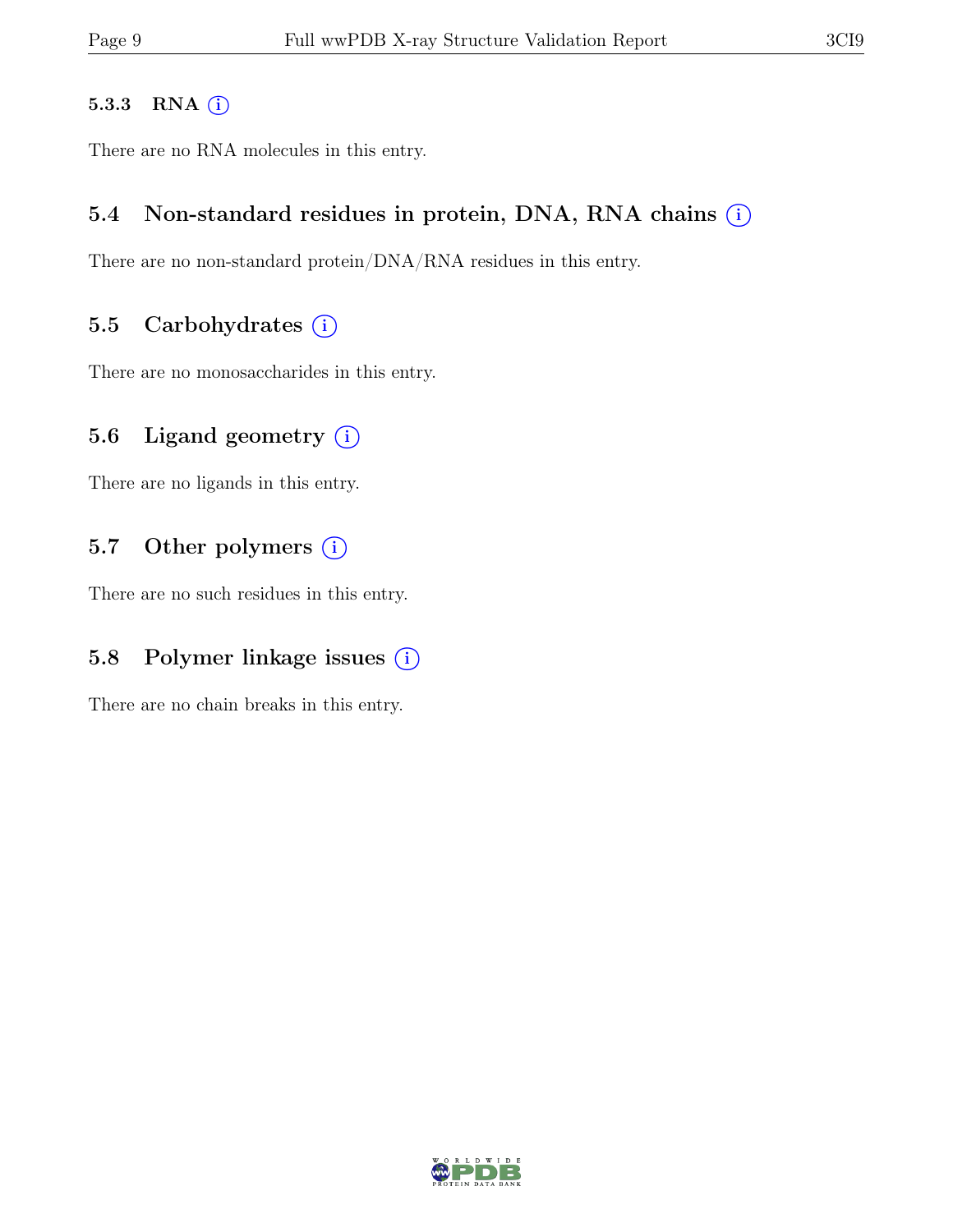# 6 Fit of model and data  $(i)$

### 6.1 Protein, DNA and RNA chains  $(i)$

In the following table, the column labelled '#RSRZ> 2' contains the number (and percentage) of RSRZ outliers, followed by percent RSRZ outliers for the chain as percentile scores relative to all X-ray entries and entries of similar resolution. The OWAB column contains the minimum, median,  $95<sup>th</sup>$  percentile and maximum values of the occupancy-weighted average B-factor per residue. The column labelled 'Q< 0.9' lists the number of (and percentage) of residues with an average occupancy less than 0.9.

| Mol | Chain | Analysed       | $<$ RSRZ $>$ | $\#\text{RSRZ}\!\!>\!\!2$ | $OWAB(A^2)$    | Q <sub>0.9</sub> |
|-----|-------|----------------|--------------|---------------------------|----------------|------------------|
|     |       | $44/48$ (91\%) | 0.78         | $3(6\%)$ 17 13            | 23, 41, 59, 63 |                  |
|     |       | $45/48$ (93\%) | 0.90         | $7(15\%)$ 2 1             | 22, 42, 56, 59 |                  |
| All | All   | $89/96(92\%)$  | 0.84         | $10(11\%)$ 5 4            | 22, 41, 58, 63 |                  |

All (10) RSRZ outliers are listed below:

| Mol         | Chain | Res | <b>Type</b> | <b>RSRZ</b> |
|-------------|-------|-----|-------------|-------------|
| 1           | А     | 9   | VAL         | 5.2         |
| 1           | В     | 27  | <b>PHE</b>  | 4.5         |
| $\mathbf 1$ | В     | 9   | <b>VAL</b>  | 4.4         |
| 1           | А     | 27  | <b>PHE</b>  | 3.1         |
| 1           | А     | 13  | <b>THR</b>  | 2.8         |
| 1           | В     | 51  | <b>ASN</b>  | 2.6         |
| 1           | В     | 15  | <b>VAL</b>  | 2.6         |
| 1           | В     | 13  | <b>THR</b>  | 2.6         |
| 1           | В     | 30  | ILE         | 2.1         |
| 1           |       | 10  | GLN         | 2.1         |

### 6.2 Non-standard residues in protein, DNA, RNA chains (i)

There are no non-standard protein/DNA/RNA residues in this entry.

### 6.3 Carbohydrates  $(i)$

There are no monosaccharides in this entry.

### 6.4 Ligands  $(i)$

There are no ligands in this entry.